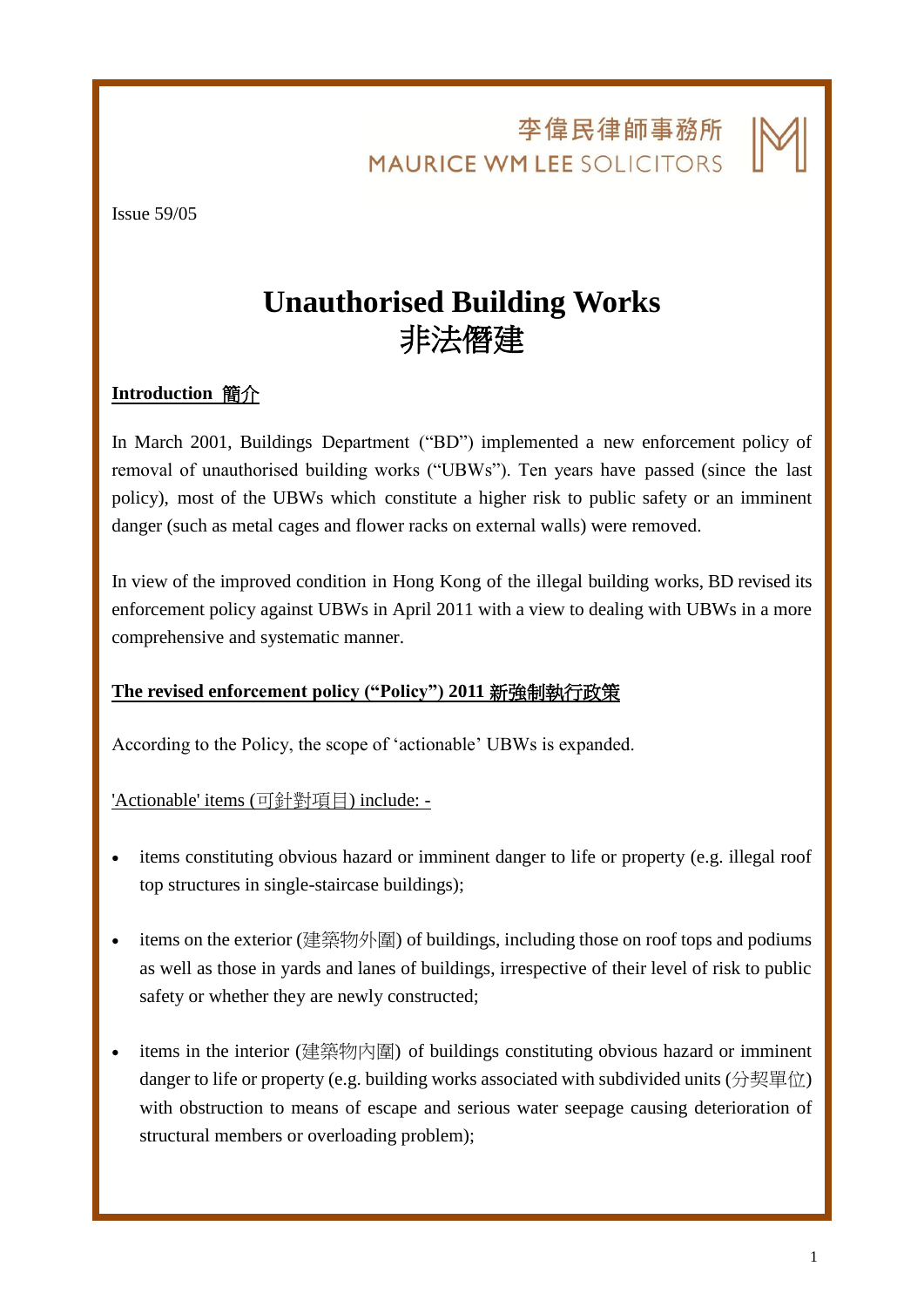- new items, irrespective of the date of completion of the building, where such items were carried out;
- major standalone items (大型獨立設施);
- items in or on buildings, constituting a serious health or environmental nuisance (e.g. such as misconnection of drainage systems);
- items identified in buildings or groups of buildings targeted for large-scale operations (大 規模行動); and
- unauthorised alterations to or works in the green and amenity features of a building (e.g. balconies, sky gardens and podium gardens) for which exemption from calculation of gross floor area was granted by the Building Authority.

For the 'actionable' items listed above, BD will issue **Statutory Removal Orders (**法定清拆 令**)** and register the orders against the relevant property titles (在田土廳登記).

For other items of UBWs which do not fall within the list of 'actionable' items for issuing statutory removal orders, BD may issue **Statutory Warning Notices (**法定警告通知**)** registrable against property titles.

# **The Enforcement Priority Factors (**執行緩急因素**)**

We identified the relevant factors mentioned in BD's Internal Guidelines on Prioritisation of Actionable Unauthorised Building Works ("Guideline") for determining enforcement priority.

According to the Guideline, BD staff members are advised to consider the following priority factors:-

a) Are there any complaints or reports by the public made against the UBWs?

With reference to the paper on 'Measures to Enhance Building Safety in Hong Kong' submitted by the government to the Panel on Development of the Legislative Council for discussion on 13-01-2011 (shortly before the Policy became effective), BD is committed to actively responding to complaints.

b) Are there any risk to public safety?

Items constituting obvious hazard or imminent danger to life or property, whether on the

l.